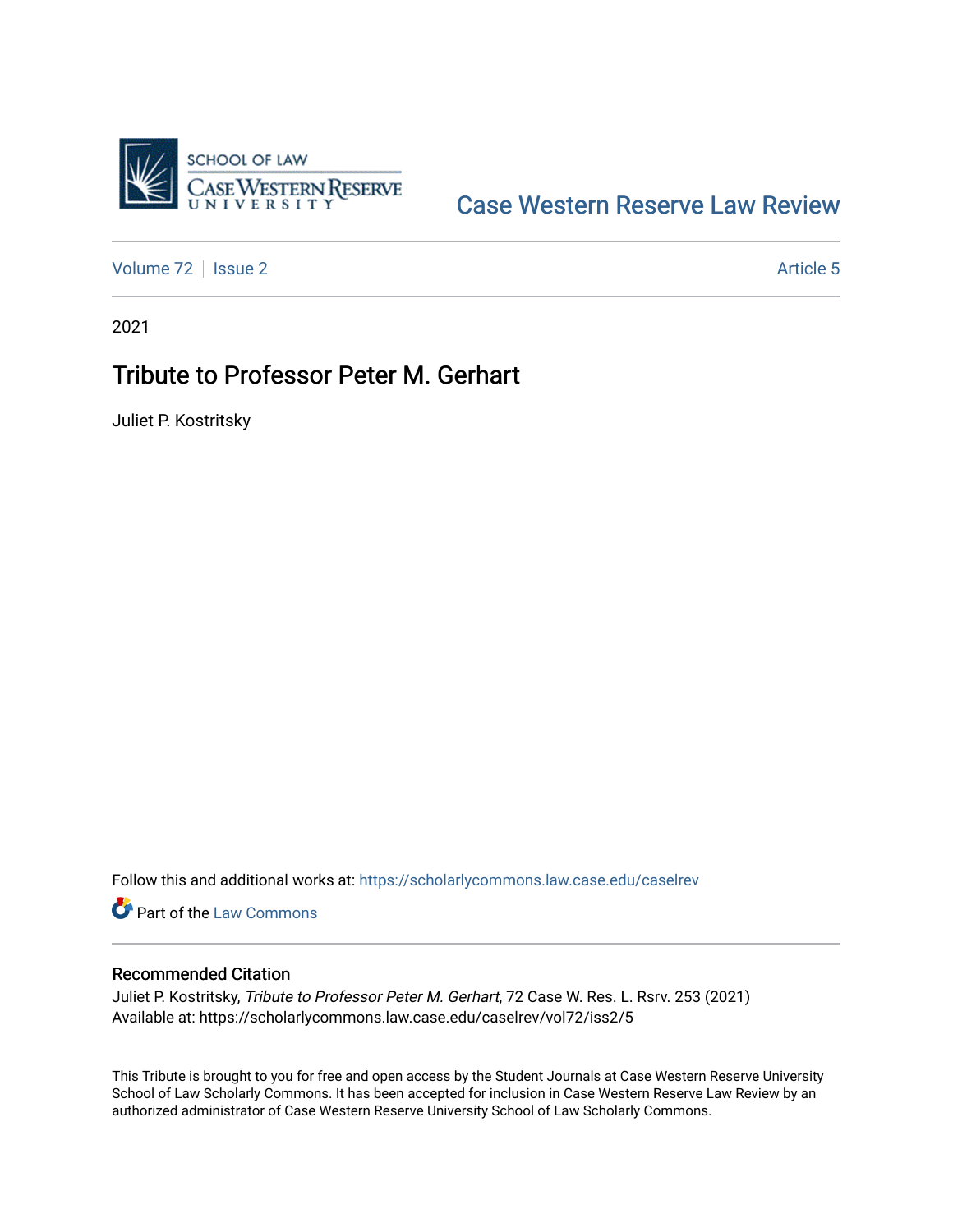## *Juliet P. Kostritsky†*

We all knew Peter in different ways. Here are some of the ways our students and I remember Peter. Of course, our stories are just a fraction of stories repeated by faculty, students, and staff at the law school and—we are sure—at other organizations Peter was involved with. Peter was always reaching out to others, and he will be missed.

*His Kindness to Students:* Years later, students recall getting emails (which they saved) telling them that they were not defined by their grades. Peter would send this email out to students while they were anxiously awaiting their grades. This email helped students recognize that life continues even if their grades disappoint them, and that learning is a lifelong process.

During the pandemic, his classroom was an oasis of kindness and a place of welcome and learning.

His students delighted him. He relished answers that were surprising. When studying an epileptic-driver case in Torts, a student responded with an unusual answer about damages that involved suggesting a hug as a possible remedy. Professor Gerhart, delighted, taken aback, responded: "I had not heard that answer."

*His Kindness to His Peers:* Peter recently consoled me at the intensive care waiting room while waiting for my husband to come out of open-heart surgery. He somehow managed to find out where I was waiting with my best friend in the hospital. He helped lessen the worry while we were waiting for the outcome.

*Empathetic and a Problem Solver:* When Case had no maternity leave policy and Peter was Dean, he made a maternity leave for me possible. I don't know what magic wand he waved, but he somehow made it happen.

*Insatiable Intellectual Curiosity:* One semester Peter told me he wanted to enroll in my Advanced Contracts class as a student. He soon was co-teaching the class with me. It was so fun playing off different ideas with him. I approached the class from a law-and-economics perspective and he from a social-morality perspective. The students benefited from hearing us spar. In addition, Peter and I met with another colleague weekly over the course of a summer at a Starbucks to discuss incomplete contracts, externalities, and bargaining impediments. At the end of the summer, we had produced a document that encapsulated all of our discussions and helped us in the years to come

<sup>†</sup> Everett D. & Eugenia S. McCurdy Professor of Contract Law, Case Western Reserve University.